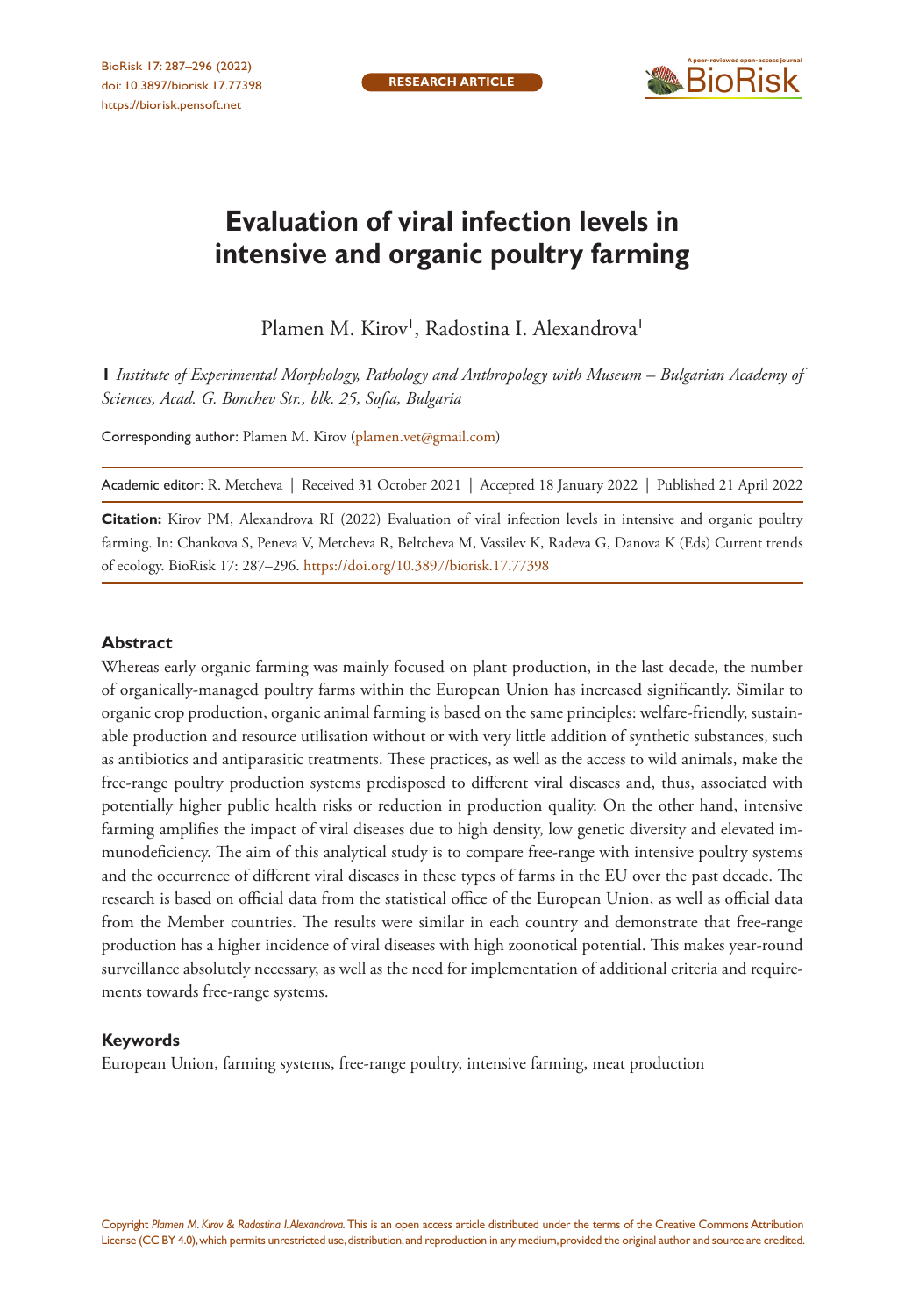## **Introduction**

In recent years, we have observed the characteristics, defined by Armelagos et al., of the Third transitional period in infectious diseases (Armelagos et al. 1991). This transitional period is characterised by the re-emergence of pathogens already considered eradicated or under control, as well as new pathogens (for example: HIV, SARS, MERS, SARS-CoV-2) and increasing antibiotic resistance. In addition to the recurrence of these viral diseases, some of them have significantly increased virulence (Barrett et al. 1998). According to other studies, human intervention and, in particular, the effects on the environment as a result of modern agricultural practices, are crucial for the emergence of these phenomena (Lebarbenchon et al. 2008).

The present study aims to trace the situation in the European Union with regard to the various poultry farming systems – both traditional and organic. Wild birds as a vector of viral diseases are also considered as a factor.

Demand for products produced by organic farmers has grown significantly over the last decade. The Council of the European Union defines organic farming as a system of food management and production that combines best practices in terms of environmental protection, high degree of biodiversity, protection of natural resources, application of high standards of animal welfare and a production method tailored to the preferences of some consumers for products produced using natural substances and processes (EC 2007).

On the other hand, intensive poultry farming, with a high density of animals in confined spaces, is a system with conditions significantly different from those of organic farming and wild birds. At the same time, the use of a number of drugs and modern vaccines in intensive care systems aims to protect animals from a number of pathogenic factors. In organic systems, significantly limited drug use would be a factor for allowing the easy spread of pathogens amongst herds, which, on the other hand, would be limited by significantly lower stocking densities compared to intensive systems. The introduction of specific requirements for organic production in terms of cultivation methods - regular control of certain infectious diseases, the requirement for indoor feeding etc. – is successful in terms of protection against a number of bacterial and parasitic diseases (Wierup et al. 2017) (Thapa et al. 2014). Despite these results, the presence of an outdoor area where birds spend most of the day poses a high health risk for some viral diseases (such as bird flu) compared to intensive care systems (Koch and Elbers 2006; Gonzales et al. 2013).

Based on these studies, it is difficult to determine whether organic systems pose a lower health risk to the population or a higher risk. At the same time, there is a significant increase in interest in organic farming in the European Union: doubling the size of organic farms compared to those with intensive production, more than 70% increase in the size of organic farming land within 10 years (EC 2019).

To date, analytical studies, based on data from Member States, have focused on an annual period and are published annually on the European Food Safety Authority (EFSA) website. Therefore, the aim of our study is to use and analyse data from a period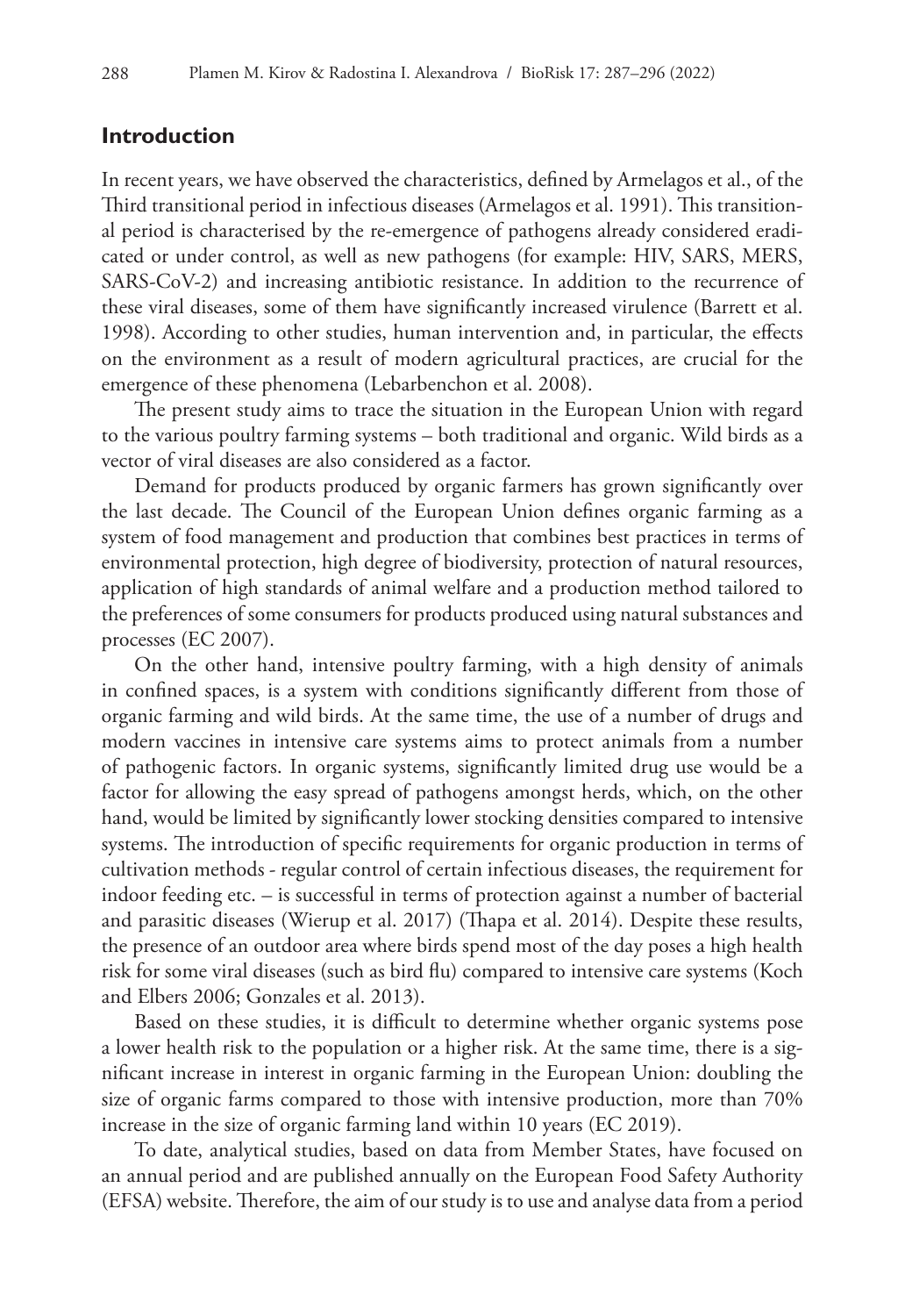of time longer than 5 years. The advantage of using the results of the EU Member States is the collection and processing of data collected on the basis of unified criteria and through the use of uniform formats. In other words, EU Member States can present themselves as a country consisting of 27 districts. This, in contrast to previous studies, eliminates the problem of the lack of heterogeneity of input information criteria and mechanisms of collection, all giving maximum statistical reliability of the processed data.

This study will examine the levels of infectious risk in traditional and organic systems in order to further clarify the presence of zoonotic risk in different systems, referring to the data recorded by individual Member States in the period 2012–2020.

# **Materials and methods**

When selecting indicators in the design of this study, we focused on the following parameters: viral disease of zoonotic nature or having the potential for such, developed reliable methods of diagnosis, diseases subject to mandatory control and reporting by Member States and prevalence or establishment giving statistically significant results. West Nile Virus and Avian Influenza, considered as the two viral diseases in birds requiring mandatory reporting, were taken into account Council Directive of 30 November 2009 (EC 2009). The data for the registered cases are given in Table 1. For Avian Influenza, the count for registered cases is consolidated between High Pathogenic Avian Influenza (HPAI) and Low Pathogenic Avian Influenza (LPAI).

Referring to the indicated data and the p-values, both determining the use of data for Avian Influenza (AI) as a statistical indicator, give a better expression of the purpose of the present study.

## Data collection and processing

This study is based on official data from the European Union Member States official reports. The parameters on which these reports are prepared and submitted are set in Directive 2010/367 (EC 2010). Data for the period from 2012 to 2018 are publicly available on the website of the European Food Safety Authority (EFSA) at: [https://](https://www.efsa.europa.eu/en/publications) [www.efsa.europa.eu/en/publications](https://www.efsa.europa.eu/en/publications). Starting from the beginning of 2019, the data have been submitted in SSD2 format and can be found on the EFSA website Knowledge Junction community on ZENODO at:<https://zenodo.org/>. SSD2 format specifications are defined in (European Food Safety Authority 2019).

Table 1. Compulsory Notifiable Diseases cases registered in the European Union for year 2019. (European Food Safety Authority 2021; European Food Safety Authority 2020).

| <b>Compulsory Notifiable Diseases</b> | <b>Registered Cases</b> |  |  |  |  |
|---------------------------------------|-------------------------|--|--|--|--|
| Avian Influenza (HPAI and LPAI)       | 1320                    |  |  |  |  |
| West Nile Virus                       | 107                     |  |  |  |  |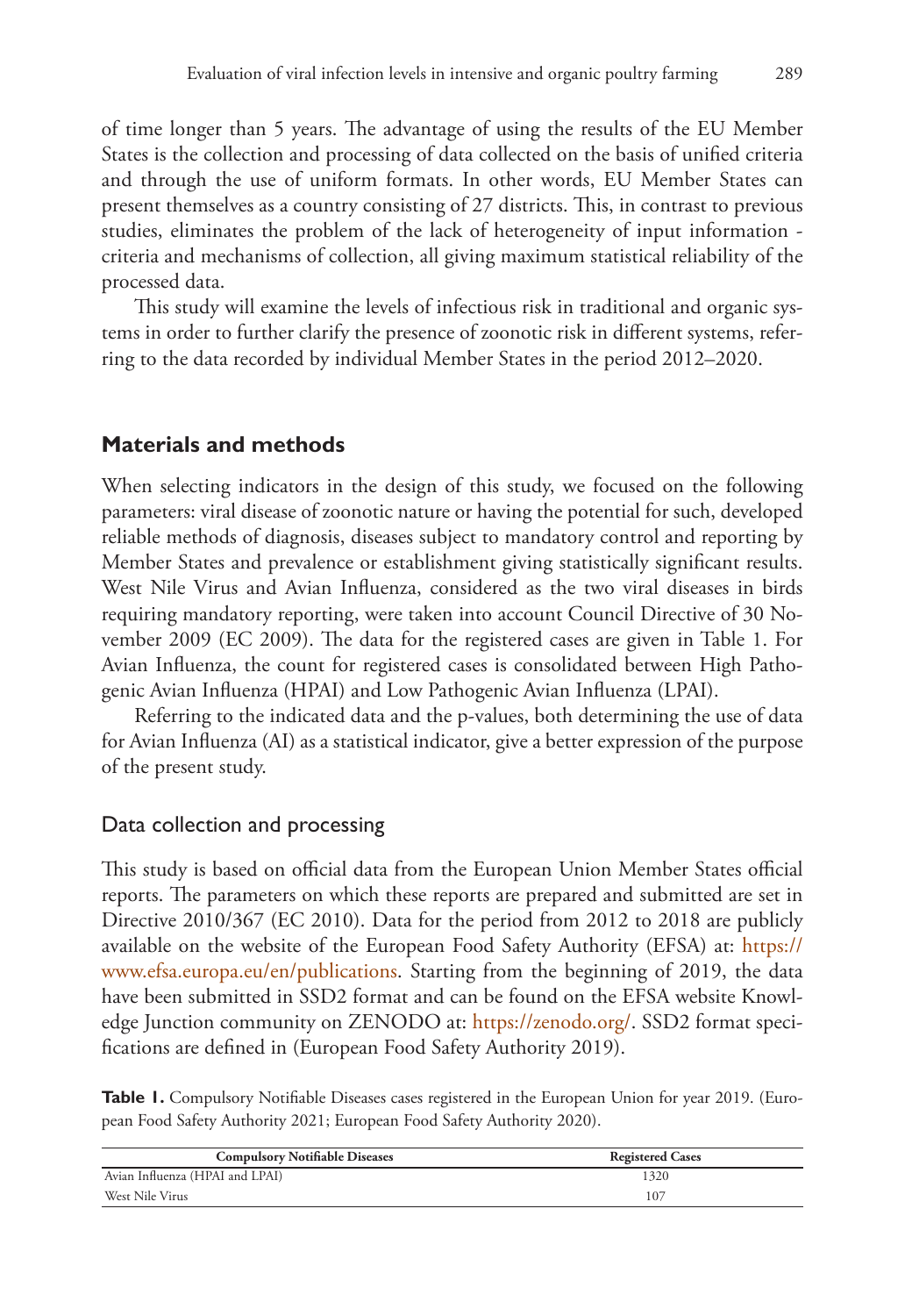The data collected for the period 2012–2018, in the form of statistics from the annual reports themselves (available as PDF files at the above address) and datasets in SSD2 format with data for 2019–2020 were entered in separate databases. These datasets were processed with the software SPSS 28 [\(https://www.ibm.com/analytics/](https://www.ibm.com/analytics/spss-statistics-software) [spss-statistics-software](https://www.ibm.com/analytics/spss-statistics-software)), with which the graphs in the study were produced.

For the purpose of the present study, the categories described in the EU Commission Decision of 25 June 2010 (EC 2010) are grouped into two categories, based on: access to open spaces, use of drug prophylaxis and treatment, similarities to provided care and give the following results:

• Conventional (Conv) consists of the following: laying hens, chicken breeders, turkey breeders, duck breeders, geese breeders, fattening turkeys, fattening ducks, fattening geese, farmed game birds and ratites (flightless birds);

• Category Free-range/Backyard (FrBy), consists of free-range laying hens, freerange broilers and backyard flocks.

#### Limitations

The data for this study were submitted by the relevant organisations from the Member States, according to an EU Commission Decision of 25 June 2010 (EC 2010). This could lead to differences in reported data, especially for wild birds, between databases: EFSA, Animal Disease Information System (ADNS) the World Animal Health Information Database (WAHID) or individual national surveillance databases.

The data for backyard flocks are combined with those for free-range. The reason is the proximity of the mechanisms and principles of poultry farming in both systems by definition backyard flock is a flock of poultry raised in close to natural conditions and are not part of industrial production (not part of a registered farm) (Truscott et al. 2007; Sharkey et al. 2008).

Values for wild birds were collected by the "passive" method and for farm birds by the "passive" and "active" methods.

The results for Croatia, which joined the EU on 1 January 2013, are not included in the 2012 data.

## **Results**

## General overview

For the period between 2012 and 2020, a total of 316115 tests for HPAI and LPAI were performed within the territory of the European Union, of which 7511 (2.38%) are the total number of positive tests for HPAI and LPAI. Of the tests, 139821 (44.23%) were for birds in intensive farming systems, 73792 (23.34%) for birds in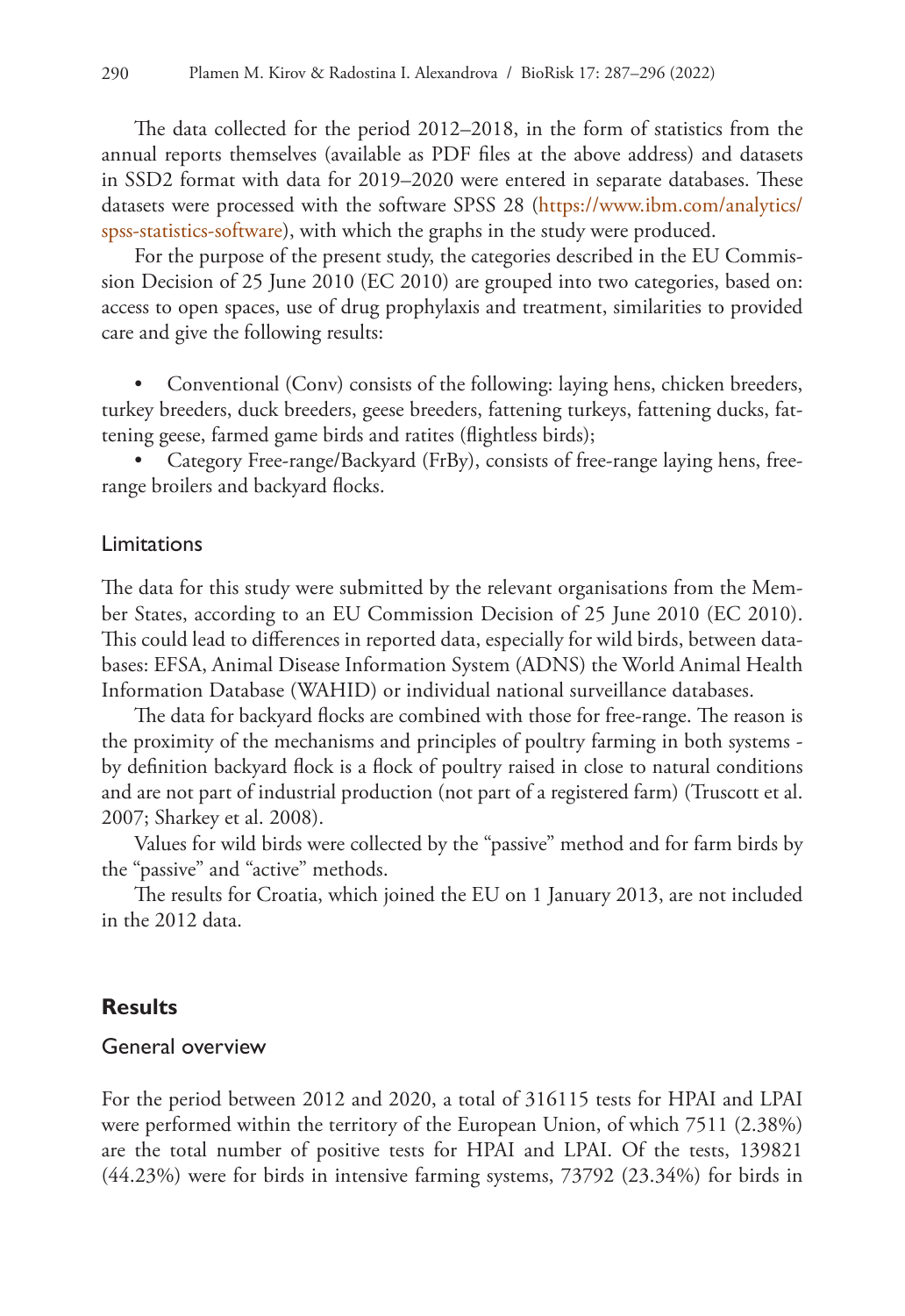organic systems or backyards and 102502 (32.43%) for wild birds. Of these tests, intensively reared animals tested positive in 1008 cases (13.42% of all positive results or 0.78% of Conv), 1222 cases (16.27% of all positive results or 1.65% of FrBy) in organic and backyard and 5281 cases in wild birds (70.31% of all positive results or 5.15% in these birds).

Member States report approximately constant proportionality in conventional systems. In organic and backyard systems, taking into account the statistics of a steady increase in the number of birds raised by these methods, the number of tests performed remains relatively low. (EC 2019). The summary data for the period covering 2012 to 2020 are presented in Table 2 and graphically in Fig. 1.

For the period 2012 to 2018, the tested conventional systems represent an average of 15.19% of the total. In the free-range birds, in the period 2012–2015, an average of 11.19% of the total number was tested and for 2015–2018, the percentage increased to 24.93%. Backyard flocks continue to occupy a very low part of the collected data, with an average ratio of 0.43% tested (Fig. 2).

**Table 2.** Annual representation of Avian Influenza sampled and positive results for the period 2012–2020.

|                      |                                  | 2012 |      | 2013 2014 2015 2016 2017                              |      |      |      | 2018 2019 2020    |      |       |
|----------------------|----------------------------------|------|------|-------------------------------------------------------|------|------|------|-------------------|------|-------|
| Conventional Farming | Total number of sampled          |      |      | 20726 19075 14402 16910 17804 12292 12350 14721 11541 |      |      |      |                   |      |       |
|                      | Total number of positive results | 42   | 56   | 53                                                    | 73   | 74   | 136  | 96                | 287  | 191   |
| Free-range/Backyard  | Total number of sampled          | 8779 | 6127 | 4419                                                  | 4959 | 4957 |      | 4532 21498        | 9698 | 8823  |
|                      | Total number of positive results |      |      |                                                       | 8    | 8    | 25   | 903               | 135  | 122   |
| Wild Birds           | Total number of sampled          | 6504 | 6563 | 5676                                                  | 6730 | 6760 |      | 19325 12879 19097 |      | 18968 |
|                      | Total number of positive results | 65   | 26   | 30                                                    | 75   |      | 1905 | 587               | 898  | 1624  |



**Figure 1.** Graphical representation of the Avian Influenza samples and positive results in conventional systems, free-range and backyard farming and in wild birds between 2012 and 2020.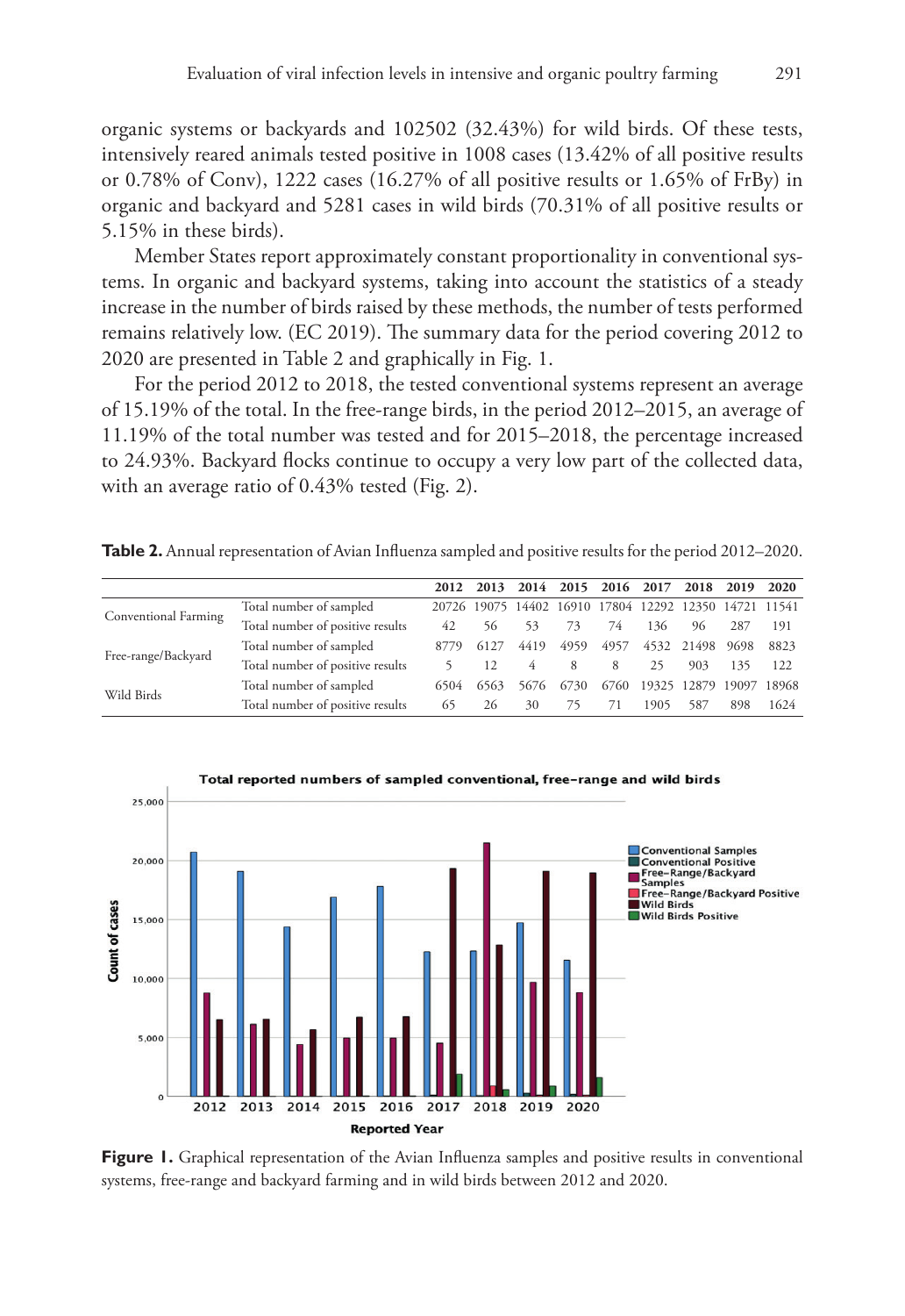

Figure 2. Graphical representation of the ratio between total and sampled for Conventional, Free-range and Backyard between 2012 and 2018.



Figure 3. Bars represent the total number of samples and the red line the total number of positive results between 2012 and 2020.

## Conventional farming

From the collected data for the intensive systems, compared to previous years, there is a gradual decrease in the number of tests at the end of the study period. In parallel, there is an increase in the number of tests ending with a positive result (Fig. 3). Detailed distribution is demonstrated in Table 2.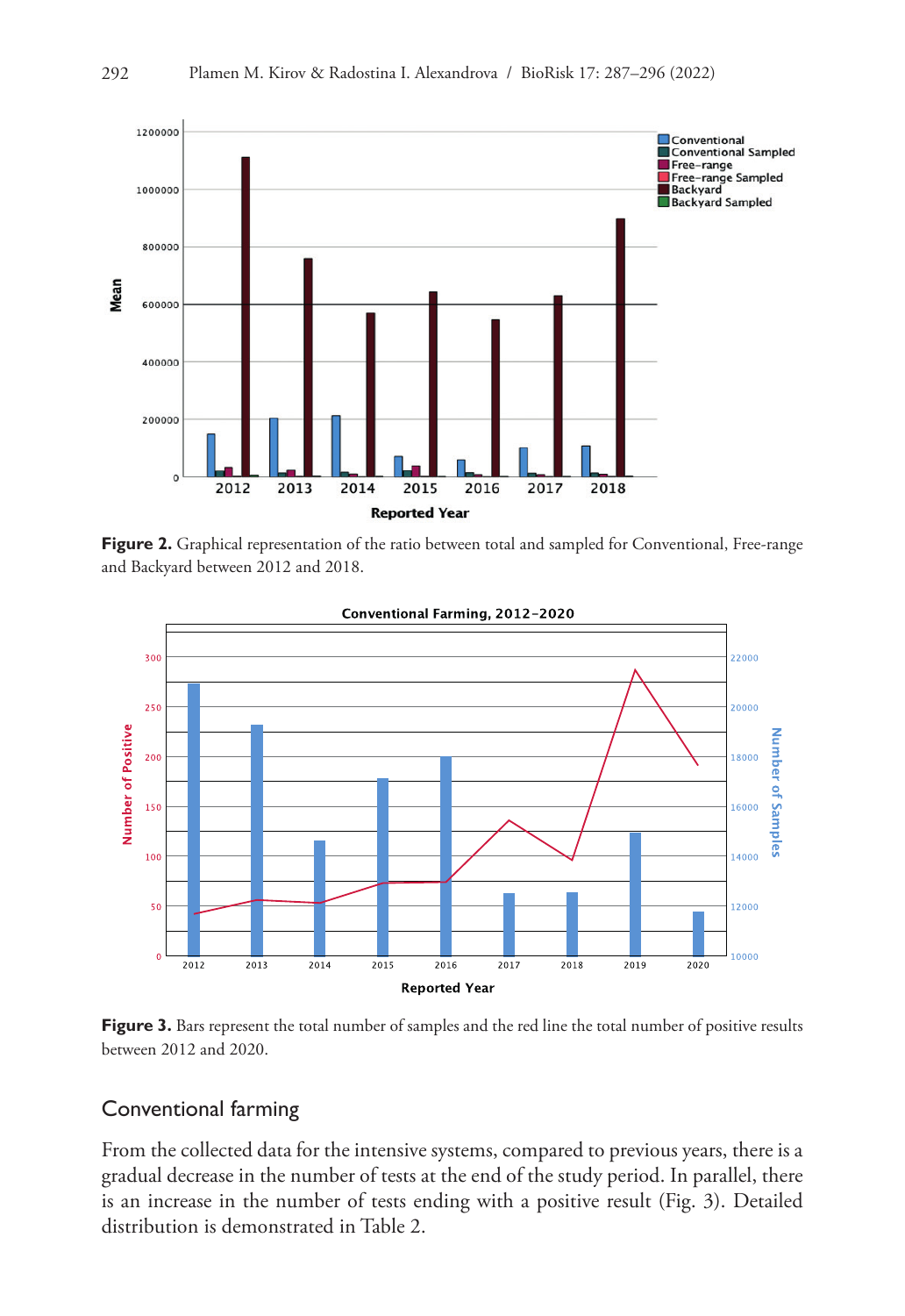## Free-range and backyard farming

The tests performed on birds in organic systems or backyard in the period 2012–2020 total 73792, representing 23.34% of the total number for all categories. In the positive tests, the ratio is close to that of the intensive systems: 16.27% in the organic, against 13.42% in the intensive (Fig. 4)



Figure 4. Bars represent the total number of samples and the red line the total number of positive results for free-range and backyard between 2012 and 2020.

## Wild birds

From 2017, wild birds constitute the predominant part of the tested categories: 18.06% in 2012 to 48.23% in 2020. Positive results in wild birds have the highest value of the three categories and show an increasing trend. The minimum ratio between the birds tested by the passive method and those that gave a positive result for HPAI or LPAI is 27.66% (2013) and the maximum is 92.21% reported in 2017. There is a positive trend in the increase in the number of tested birds compared to previous periods (Fig. 5).

# **Discussion and conclusions**

The number of consumers of organic products is constantly growing and is based on various motives, such as the belief in better taste, welfare of farm animals, low levels of unnecessary use of antibiotics and growth stimulants etc. This leads to a constant increase in the number of producers of organic products (EC 2019). The regulatory framework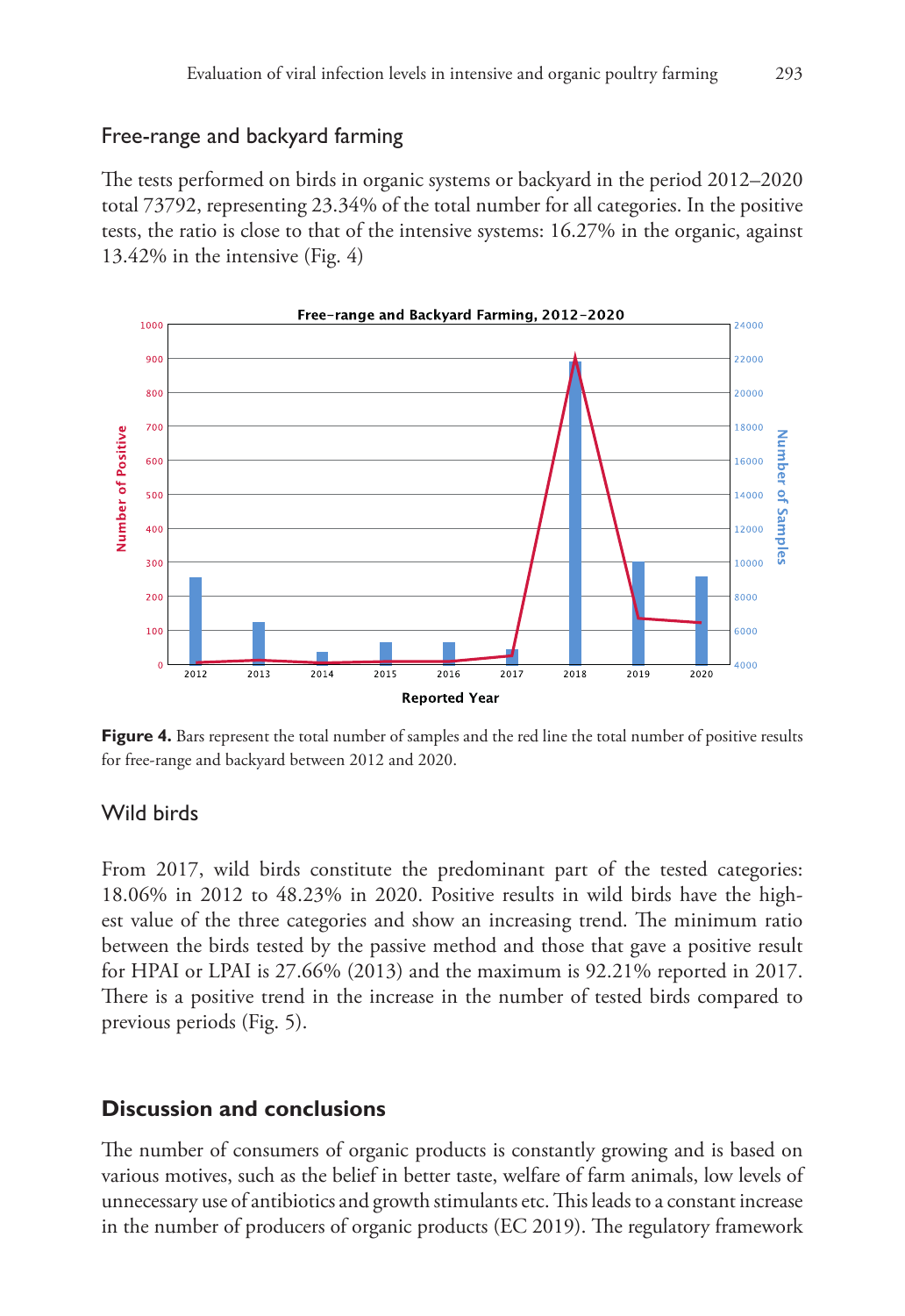for organic production in the European Union is defined in Council Regulation (EC) No 834/2007 (EC 2007). One of the questions from consumers of organic products is related to whether the risks to human health from zoonotic diseases transmitted by farm animals are higher than in conventional agricultural production. Despite the limited use of anti-infectious drugs, previous studies have shown no significant differences in the level of infectivity with potential human infections between the two types of agricultural production (Miranda et al. 2008; Young et al. 2009; Smith-Spangler et al. 2012).

Data from Member States for the period 2012 to 2020 show minimal differences between intensive and organic production in terms of HPAI or LPAI infectivity. These minima are probably due to the increased requirements for organic production, with the better health of animals on organic farms (Anderson 2011).

Wild birds continue to be a major source and reservoir of HPAI and LPAI. The annually increasing number of positive results in passive control in wild birds raises the requirement and need for the development of active control methods. Access to free-range and backyard open areas for most of the day creates an increased likelihood of farm animals coming into contact with wild birds. The lack of a high percentage of positive tests in Conv relative to FrBy may be the result of the insufficient number of tests in organic and backyard birds. The graphics in Figs 4, 5 show significant similarities between the levels of positive tests in free-range and backyard birds on the one hand and wild birds on the other. This determines the expected increase in the difference between organic and intensive cultivation methods with a future increase in the number of tests in the organic sector.



**Figure 5.** Bars represent the total number of samples and the red line the total number of positive results for wild birds between 2012 and 2020.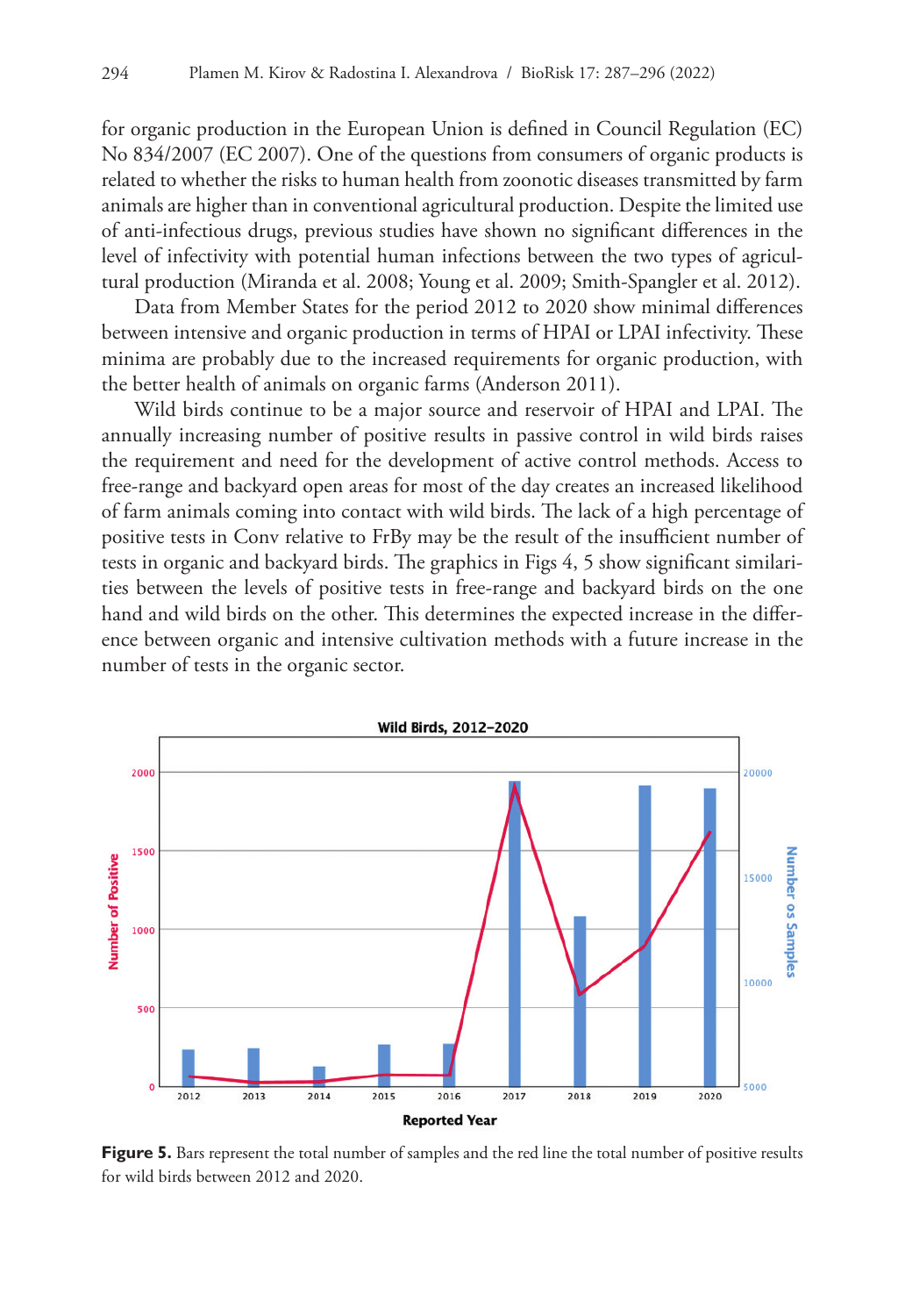As a first of its kind analytical study, the observed trend in annual gradual increases in positive results in wild birds and the symmetry of related results in FrBy, necessitate the expansion of the present study by adding data from subsequent years and analysing trends, based on aggregated data.

The results were similar in each country and demonstrate that free-range production has an annually increasing number of incidences of viral diseases with high zoonotic potential. This makes year-round surveillance absolutely necessary, as well the need for implementation of additional criteria and requirements for free-range systems. Data collection and analysis need to continue in the future. The current study could be a starting point for similar studies in the coming years.

## **References**

- Anderson KE (2011) Comparison of fatty acid, cholesterol, and vitamin A and E composition in eggs from hens housed in conventional cage and range production facilities. Poultry Science 90(7): 1600–1608. <https://doi.org/10.3382/ps.2010-01289>
- Armelagos GJ, Goodman AH, Jacobs KH (1991) The origins of agriculture Population growth during a period of declining health. Population and Environment 13(1): 9–22. <https://doi.org/10.1007/BF01256568>
- Barrett R, Kuzawa CW, McDade T, Armelagos G J (1998) Emerging and re-emerging infectious diseases: The third epidemiologic transition. Annual Reviews 27: 247–271. [https://](https://doi.org/10.1146/annurev.anthro.27.1.247) [doi.org/10.1146/annurev.anthro.27.1.247](https://doi.org/10.1146/annurev.anthro.27.1.247)
- EC (2007) Council Regulation (EC) No. 834 on organic production and labelling of organic products and Repealing Regulation (EEC) No. 2092/91, 23 pp.
- EC (2009) Council Directive of 30 November 2009 (2009/158/EC) on animal health conditions governing intra-Community trade in, and imports from third countries of, poultry and hatching eggs, 40 pp.
- EC (2010) Commission Decision of 25 June 2010 (2010/367/EU) on the implementation by Member States of surveillance programmes for avian influenza in poultry and wild birds (notified under document C(2010) 4190), 11 pp.
- EC (2019) Organic farming in the EU A fast growing sector, 12 pp. [https://ec.europa.eu/](https://ec.europa.eu/info/sites/default/files/food-farming-fisheries/farming/documents/market-brief-organic-farming-in-the-eu_mar2019_en.pdf) [info/sites/default/files/food-farming-fisheries/farming/documents/market-brief-organic](https://ec.europa.eu/info/sites/default/files/food-farming-fisheries/farming/documents/market-brief-organic-farming-in-the-eu_mar2019_en.pdf)[farming-in-the-eu\\_mar2019\\_en.pdf](https://ec.europa.eu/info/sites/default/files/food-farming-fisheries/farming/documents/market-brief-organic-farming-in-the-eu_mar2019_en.pdf)
- European Food Safety Authority (2019) Guidelines for reporting 2019 avian influenza data in accordance with the SSD2 data model, 27 pp.
- European Food Safety Authority (2020) Annual Report on surveillance for Avian Influenza in poultry and wild birds in Member States of the European Union in 2019, 49 pp.
- European Food Safety Authority (2021) The European Union One Health 2019 Zoonoses Report. EFSA 19(2): e06406.<https://doi.org/10.2903/j.efsa.2021.6406>
- Gonzales JL, Stegeman JA, Koch G, de Wit SJ, Elbers AR (2013) Rate of introduction of a low pathogenic avian influenza virus infection in different poultry production sectors